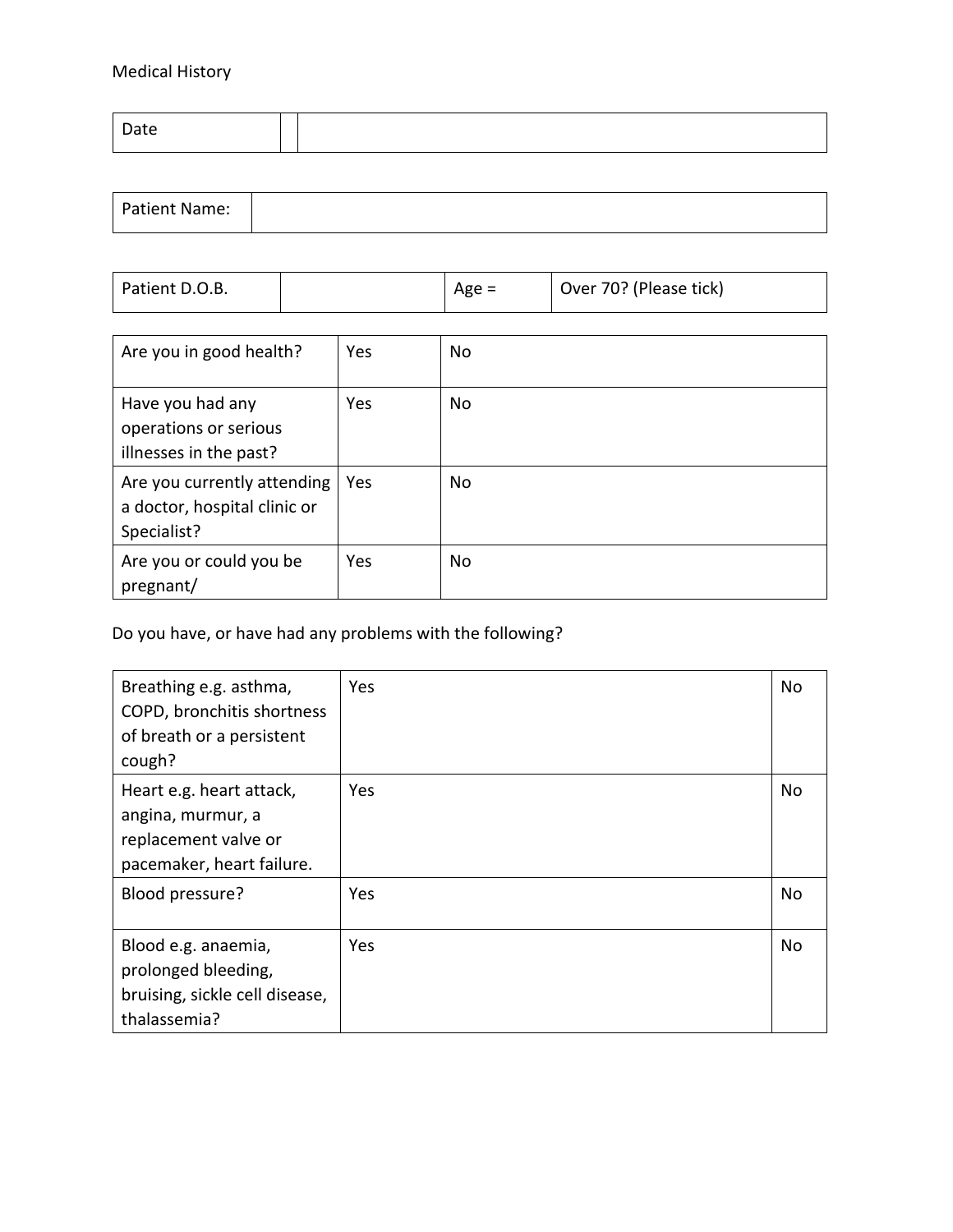| Stomach and gut e.g. ulcers,<br>gastric reflux or colitis?                                       | Yes | No |
|--------------------------------------------------------------------------------------------------|-----|----|
| Kidneys, bladder or liver<br>e.g. chronic infections,<br>jaundice, or cirrhosis of the<br>liver? | Yes | No |
| Nervous system e.g.<br>epilepsy, stroke, Parkinsons<br>or multiple sclerosis?                    | Yes | No |
| Hormones e.g. diabetes or<br>thyroid?                                                            | Yes | No |
| Joints and bones e.g.<br>arthritis or osteoporosis?                                              | Yes | No |
| Skin e.g. eczema or<br>psoriasis?                                                                | Yes | No |
| Mental health e.g. anxiety,<br>depression, schizophrenia,<br>bipolar, eating disorders?          | Yes | No |
| Allergies or reactions to<br>drugs, latex, food or<br>metals?                                    | Yes | No |
| Have you ever had or are<br>having treatment for cancer<br>e.g. chemotherapy or<br>radiotherapy? | Yes | No |
| Could you have contracted<br>an infection such as<br>hepatitis, HIV, TB or CJD?                  | Yes | No |
| Do you have a learning<br>disability?                                                            | Yes | No |
| Do you have a physical<br>disability e.g. wheelchair<br>use, visual or hearing?                  | Yes | No |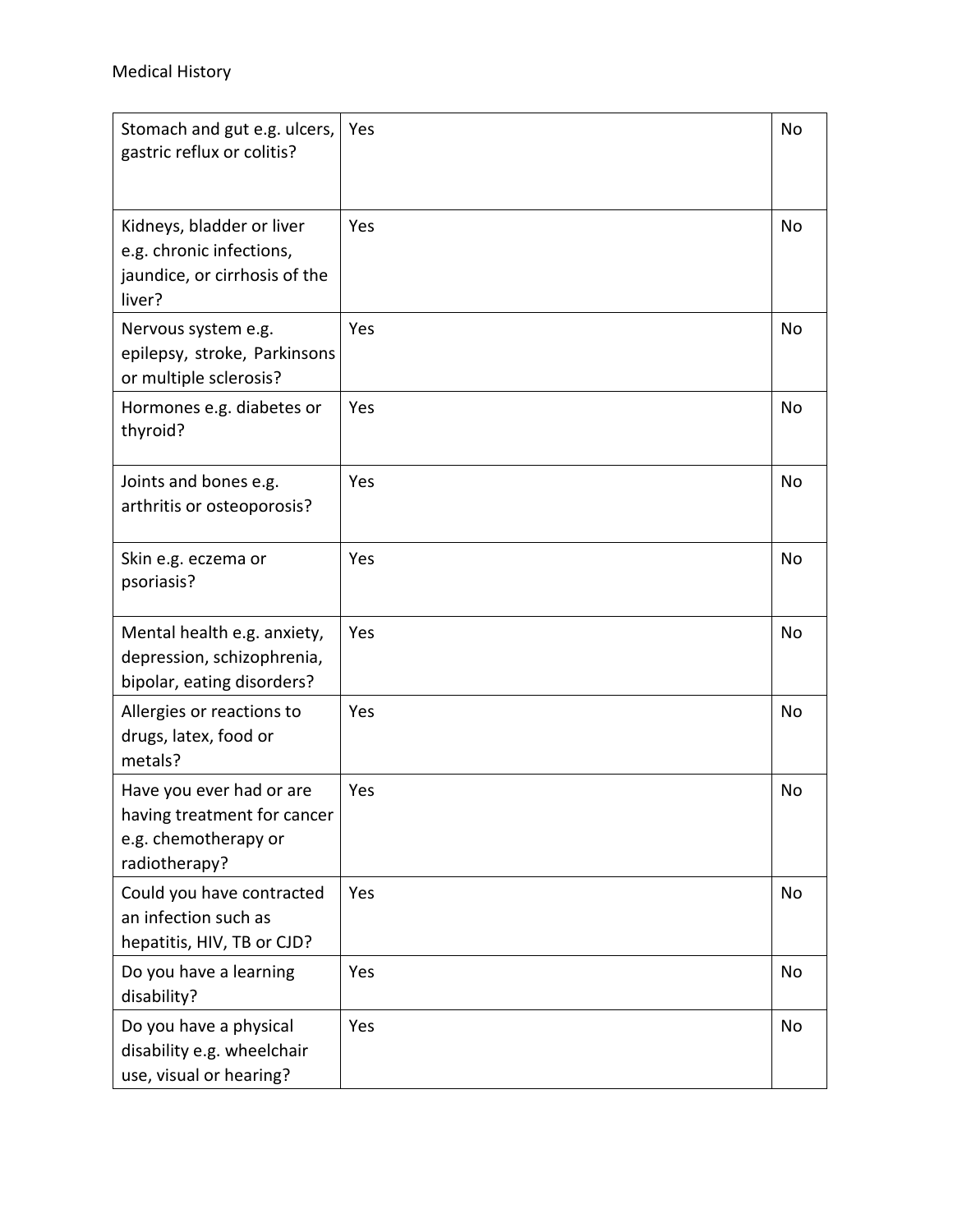## Medical History

| Have you ever had a bad      | Yes | No |
|------------------------------|-----|----|
| reaction to general or local |     |    |
| anaesthetic?                 |     |    |
| Do you have a yearly flu     | Yes | No |
| jab?                         |     |    |
| Is your BMI over 40          | Yes | No |
|                              |     |    |

| Are you taking any       | Yes – please list below | No |
|--------------------------|-------------------------|----|
| Medications or drugs     |                         |    |
| which are prescribed,    |                         |    |
| bought over the counter? |                         |    |

| Medication | Dose |
|------------|------|
|            |      |
|            |      |
|            |      |
|            |      |
|            |      |
|            |      |
|            |      |
|            |      |
|            |      |

| Do you smoke, vape, use | $Yes - how much?$ | No |
|-------------------------|-------------------|----|
| shisha or chew pan?     |                   |    |
|                         |                   |    |